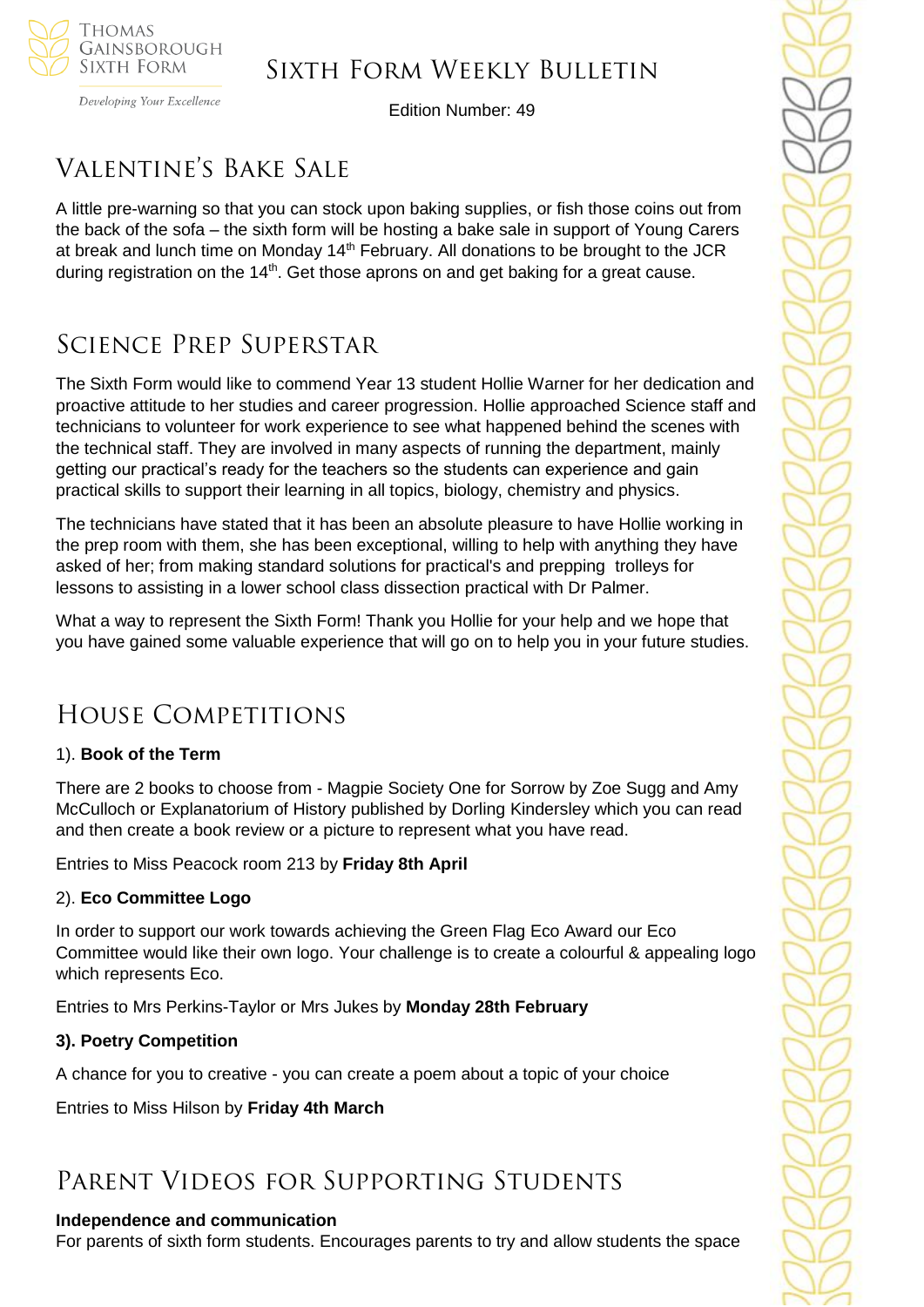

Developing Your Excellence

### Edition Number: 49

to fail and take risks. Suggests ways of talking to each other and the importance of communication. **[CLICK](https://netsxithform.us5.list-manage.com/track/click?u=8dedc07ce580600fe618f38c3&id=5508ad952e&e=5eb29481e7) HERE**

**Grades and coping with pressure** For parents of year 11 and sixth form students. **[CLICK](https://netsxithform.us5.list-manage.com/track/click?u=8dedc07ce580600fe618f38c3&id=172f44ce15&e=5eb29481e7) HERE**

# TED TV of the Week

David Gallo shows jaw-dropping footage of amazing sea creatures who live in the blackest depths of the ocean. This short talk celebrates the pioneering work of ocean explorers like Edith Widder and Roger Hanlon. [To listen to David Gallo click here](https://www.ted.com/talks/david_gallo_underwater_astonishments?referrer=playlist-talks_to_watch_with_kids)

# CAREERS NEWS

### **In-house Employer Workshops**

### **Physiomotive (Physiotherapy) – Feb 11th**

Come along to hear Bradie Clarke's journey from ex-professional athlete to qualified physiotherapist and what led him to make the decisions he made along the way.

### **Suffolk Market Events (Events Management) – 24th Feb**

Find out what it is like to work in events management, ensuring the local events we enjoy are delivered safely, on time and on budget.

### **Care Development East (Care Work) – 9th March**

Find out what it is like to work in the care industry in our region and the variety of rewarding roles within it.

#### **Royal Navy – 24th March**

A live virtual presentation by Cpl Ian Lamb highlighting the variety of roles within the Royal Navy, what skills and attributes they are looking for and information about the application process

### **Morgan Sindall – Quantity Surveyor 6-8th April**

Ex-student Brad McLaughlin will be talking about his work as a quantity surveyor and wider opportunities within the construction industry and construction.

**Careers Web Page** – For a full list of companies that offer virtual work experience in several different sectors please see the "Careers" page of the school [website](https://tgschool.net/careers) and scroll down.

### **How to arrange work experience in Year 12:**

1) Look at your Morrisby results and talk to family or friends for ideas. The more research you have carried out beforehand, into different options, the more valuable experience you will get.

2) Come to the careers hub and register your interest with Ms Perkins.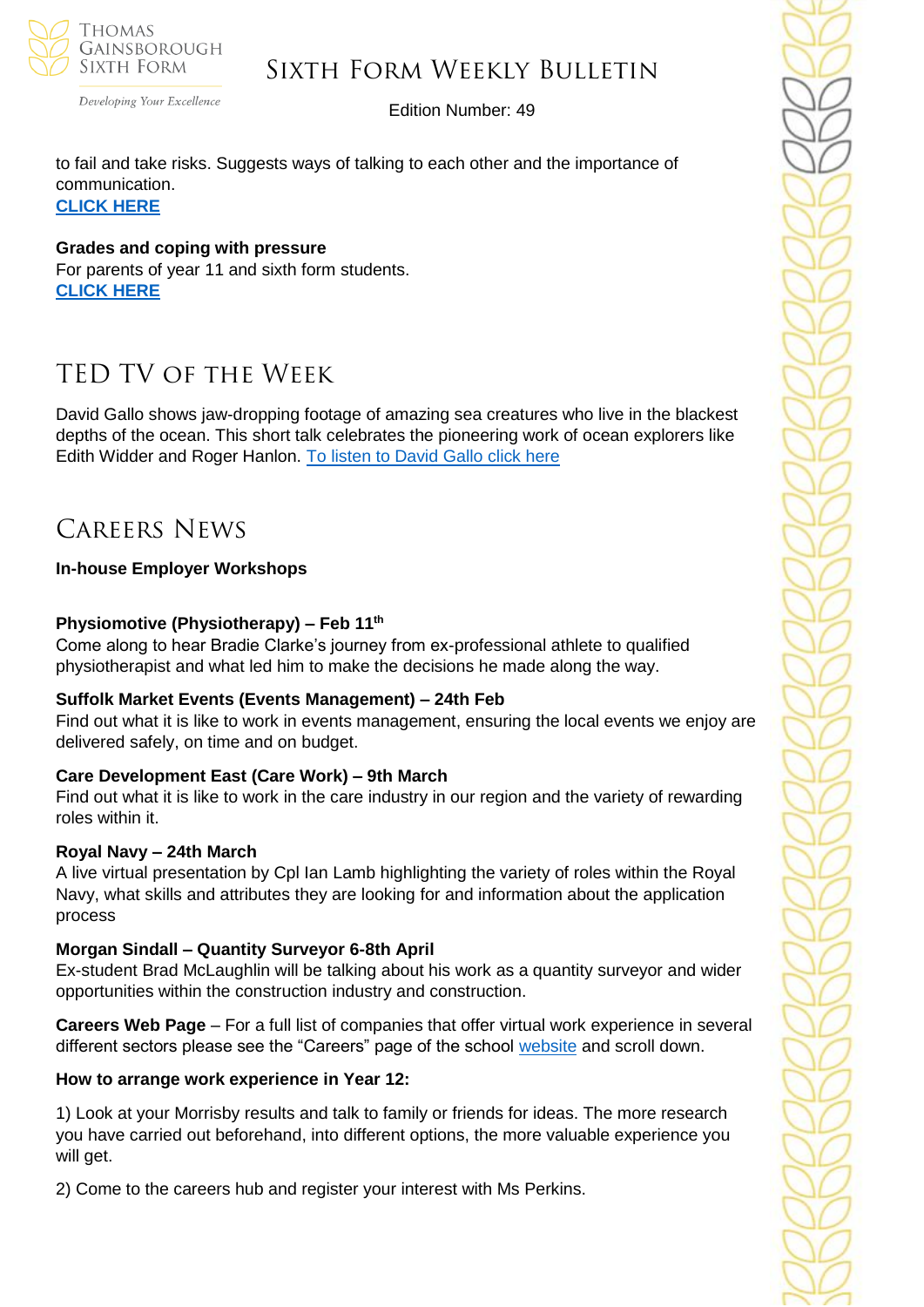

Developing Your Excellence

#### Edition Number: 49

3) Paperwork needs to be collected and completed 4 weeks prior to the work experience taking place.

4) Please consider transport to and from the company you want to apply to.

5) Students are allowed up to 2 x 5 days during term time with up to two employers.

6 ) Please consider virtual work experience as well as face to face by signing up free of charge to Speakers for Schools virtual work experience and other online providers (see careers website for a list of other providers)

7) Ms Perkins needs to be made aware of any work experience (other than Saturday jobs) you arrange directly with employers in order for her to keep a record. Paperwork is still required for this.

#### **PwC Work Opportunities**

PwC have a range of opportunities for current students, including apprenticeships for those looking to start their career. We also have upskilling sessions for students wanting to develop their employability skills.

#### **For students searching for an apprenticeship to start this autumn**

We have a variety of programmes for school leavers to start their career in Consulting, Operate or Tax - [Explore](https://successatschool.us3.list-manage.com/track/click?u=2c038531b25876a2c7c9cf8b1&id=9f5897f3f7&e=530f418f3c)

#### **Looking to find out more about accounting, business and technology?**

Our Virtual Insight Week is opening for applications to Year 12 students soon, you can be the first to know by signing up to our Talent Network through the link below - Find out [more](https://successatschool.us3.list-manage.com/track/click?u=2c038531b25876a2c7c9cf8b1&id=f5cecfdb6a&e=530f418f3c)

#### **Learn more about a career at PwC**

Students, parents and carers can hear from our people at our upcoming Virtual Classroom sessions. Browse through the available sessions to register for a time that suits you best. [Sign Up Here](https://www.pwc.co.uk/careers/student-careers/school-careers/virtual-classroom.html)

#### **BT Work Experience**

BT with STEMPOINT East**,** are exclusively offering Year 12 students from schools in the East of England the opportunity to work alongside technology and communications experts at their site in Ipswich, through the Nuffield Research Placements Scheme

- **Projects include:** Internet of Things IT in communications Internet TV Next generation mobile technology
- **The Placemen**t Two-week face to face placement Takes place in summer 2022 Travel expenses are paid • Students write a research report based on their work •
- **Eligibility criteria –** must be 16; have 5+GCSEs incl maths, eng +1 science; studying A levels
- **Further information**: Email: Sally Moore s.moore@stempointeast.org.uk
- **Web address:** <https://www.stem.org.uk/nuffield-research-placements>

Apply now [using this link](http://www.nuffieldresearchplacements.org/)

#### **NHS Talent Academy**

Let's Talk About … Midwifery - **Tue 18th Jan; Wed 9th March** 

Let's Talk About … Nursing **Thurs 20th Jan; Wed 16th Feb; Weds 16th March**

Let's Talk About … Physiotherapy **- Fri 28th Jan; Friday 25th Feb; Mon 21st March**

Let's Talk About … Learning Disability Support - **Tues 25th Jan; Tues 8th March;**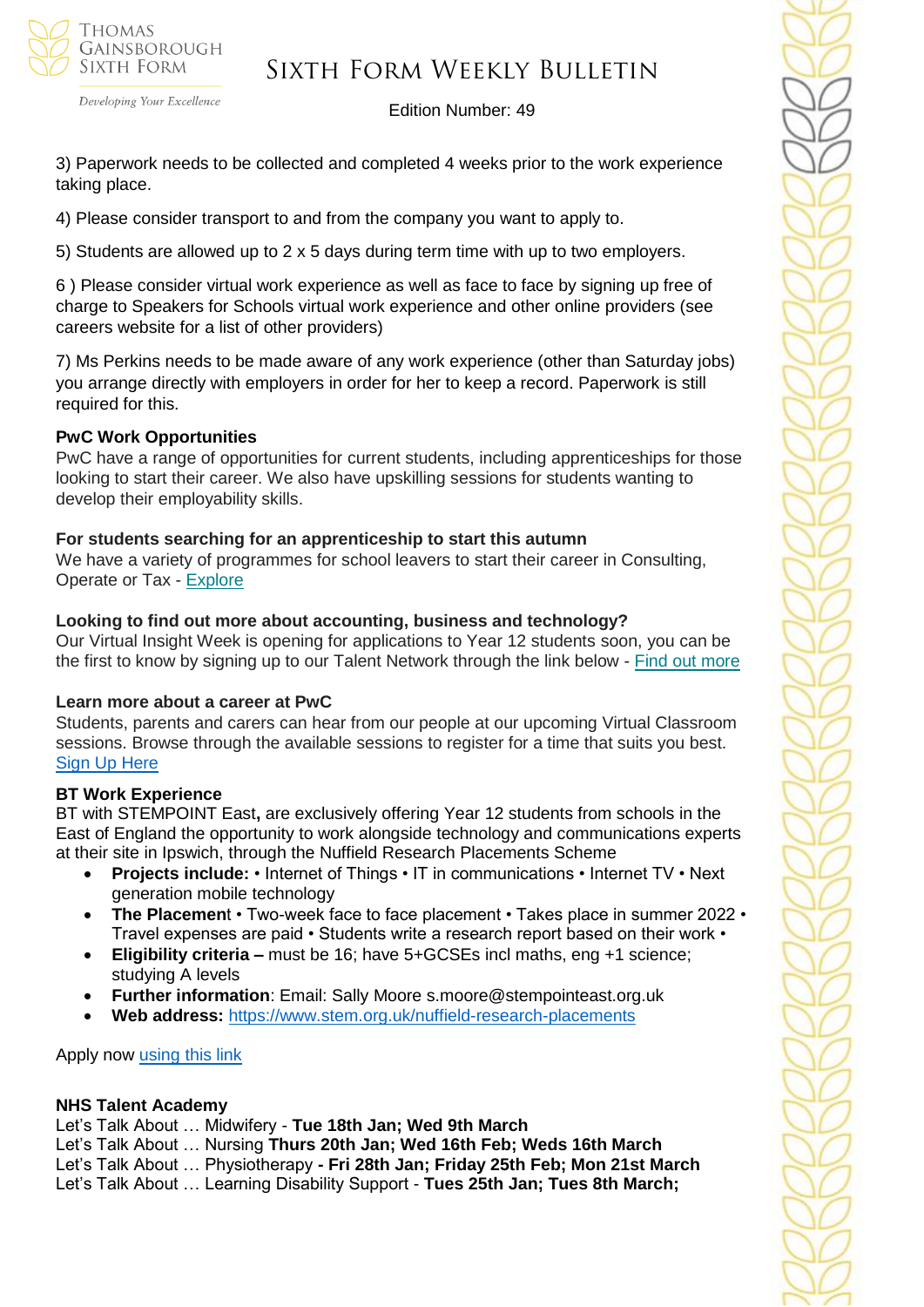

#### Developing Your Excellence

# Sixth Form Weekly Bulletin

Edition Number: 49

**All sessions run from 4-5pm.** Find out more about E-Placements and apply to speak to a professional about your Health and Care aspirations Register and apply now! [www.nhstalentacademy.org.uk](file://///tgs-sr-data/Staff%20Shared-N/Sixth%20Form/Admin/Weekly%20Bulletin/www.nhstalentacademy.org.uk)

#### **National Healthcare Weekend** - **19th and 20th March 2022**

The important thing about attending the weekend Live is that you can speak to a variety of healthcare professionals via zoom. However, if you are unable to attend the LIVE event, you can opt to register for the NHW E-learning course which will be available throughout April for you to watch all the recorded talks.

All students will receive a certificate of attendance, which can be listed on your UCAS application. Students can register individually via this [link](https://alliedhealthmentor.org/national-healthcare-weekend/)

Students can register for 1 LIVE day for £25 or both days for £45. Alternatively, students can opt for the E-learning course which is £10.

With National Apprenticeship Week, International Women's Day and National Careers Week fast approaching, Speakers for Schools have hundreds of opportunities available for your students, here are a select few with local businesses and employers:

#### **Local Work Experience Opportunities**

**EDF Energy – Sizewell C: [www.s4snextgen.org/Opportunities/View/id/2411](https://emea01.safelinks.protection.outlook.com/?url=http%3A%2F%2Fwww.s4snextgen.org%2FOpportunities%2FView%2Fid%2F2411&data=04%7C01%7C%7C768101927a38480d544508d9e1093bad%7C84df9e7fe9f640afb435aaaaaaaaaaaa%7C1%7C0%7C637788252042419044%7CUnknown%7CTWFpbGZsb3d8eyJWIjoiMC4wLjAwMDAiLCJQIjoiV2luMzIiLCJBTiI6Ik1haWwiLCJXVCI6Mn0%3D%7C3000&sdata=2YzM2IL7VWKQwhVhW3u4ZpwtGuHvC0tsoSNaWESWBY4%3D&reserved=0)**

Come along to learn about how Sizewell C are breaking down apprenticeship barriers to provide inclusive apprenticeships. Discover the apprenticeship opportunities coming to your doorstep. With such a huge range of apprenticeships available, ranging from Level 2 through to Degree, now is the time to find out more.

#### **Aveva: [www.s4snextgen.org/Opportunities/View/id/2519](https://emea01.safelinks.protection.outlook.com/?url=http%3A%2F%2Fwww.s4snextgen.org%2FOpportunities%2FView%2Fid%2F2519&data=04%7C01%7C%7C768101927a38480d544508d9e1093bad%7C84df9e7fe9f640afb435aaaaaaaaaaaa%7C1%7C0%7C637788252042419044%7CUnknown%7CTWFpbGZsb3d8eyJWIjoiMC4wLjAwMDAiLCJQIjoiV2luMzIiLCJBTiI6Ik1haWwiLCJXVCI6Mn0%3D%7C3000&sdata=s%2FPvWpXH93xXT9C2htHDLANf5rF%2Fhbwrksyi9yAedHk%3D&reserved=0)**

With its headquarters in Cambridge, UK, AVEVA has over 6,500 employees in over 40 countries. Our Early Careers Team work with apprentices, interns and graduates around the world to help them achieve their potential. This could be the best hour you've ever spent, investing a small amount of time in yourself now could make a really big difference in your future.

#### **Cooper Parry:** [www.s4snextgen.org/Opportunities/View/id/2625](https://emea01.safelinks.protection.outlook.com/?url=http%3A%2F%2Fwww.s4snextgen.org%2FOpportunities%2FView%2Fid%2F2625&data=04%7C01%7C%7C768101927a38480d544508d9e1093bad%7C84df9e7fe9f640afb435aaaaaaaaaaaa%7C1%7C0%7C637788252042419044%7CUnknown%7CTWFpbGZsb3d8eyJWIjoiMC4wLjAwMDAiLCJQIjoiV2luMzIiLCJBTiI6Ik1haWwiLCJXVCI6Mn0%3D%7C3000&sdata=cEBtISNnaEr21TtOkSWwc1uHUJg0lddjwGcC53iOnOY%3D&reserved=0)

To celebrate International Women's Day, we'd like to invite you to attend our evening session on 8th March to explore what it's really like for women in accountancy. There will be lots of space to ask questions and hear from women at all levels from Cooper Parry.

#### **CMR Surgical:** [ww.s4snextgen.org/Opportunities/View/id/2557](https://emea01.safelinks.protection.outlook.com/?url=http%3A%2F%2Fwww.s4snextgen.org%2FOpportunities%2FView%2Fid%2F2557&data=04%7C01%7C%7C768101927a38480d544508d9e1093bad%7C84df9e7fe9f640afb435aaaaaaaaaaaa%7C1%7C0%7C637788252042419044%7CUnknown%7CTWFpbGZsb3d8eyJWIjoiMC4wLjAwMDAiLCJQIjoiV2luMzIiLCJBTiI6Ik1haWwiLCJXVCI6Mn0%3D%7C3000&sdata=Kr%2Bgk3G3cSCBMCZXy9y5Y%2BPvrc05A4W4XgtsqUuXXDI%3D&reserved=0)

Have you ever thought about the engineering required to decorate a cupcake? What would it look like if you didn`t follow the right steps in the right order? You might be thinking "How does this relate to the cool robot, Versius, that CMR have developed?"...well, would you believe us if we told you that you can learn the fundamental principles and mindsets of engineering and product design by thinking about how to instruct an engineer in decorating a cupcake?

#### **Cooper Parry:** [www.s4snextgen.org/Opportunities/View/id/2624](https://emea01.safelinks.protection.outlook.com/?url=http%3A%2F%2Fwww.s4snextgen.org%2FOpportunities%2FView%2Fid%2F2624&data=04%7C01%7C%7C768101927a38480d544508d9e1093bad%7C84df9e7fe9f640afb435aaaaaaaaaaaa%7C1%7C0%7C637788252042419044%7CUnknown%7CTWFpbGZsb3d8eyJWIjoiMC4wLjAwMDAiLCJQIjoiV2luMzIiLCJBTiI6Ik1haWwiLCJXVCI6Mn0%3D%7C3000&sdata=N70IqMIVhddXg1hKGzPxo7mJpT38w90LCJaVEIPomC4%3D&reserved=0)

Are you an analytical person who enjoys problem solving? Have you enjoyed Maths or Economics at school? Are you interested in careers in the financial services? If so, we'd love for you to join us as we break down the stereotype that accountancy is boring!

If you are looking for opportunities on specific dates, please get in contact. For further opportunities please go to our regional [Padlet](https://emea01.safelinks.protection.outlook.com/?url=https%3A%2F%2Fpadlet.com%2FSFSEast%2Fgexg5eu91pyzwt4j&data=04%7C01%7C%7C768101927a38480d544508d9e1093bad%7C84df9e7fe9f640afb435aaaaaaaaaaaa%7C1%7C0%7C637788252042419044%7CUnknown%7CTWFpbGZsb3d8eyJWIjoiMC4wLjAwMDAiLCJQIjoiV2luMzIiLCJBTiI6Ik1haWwiLCJXVCI6Mn0%3D%7C3000&sdata=X1r%2FNbQ0zg6qejulMgxSx39S0BtCd8vMLeO6k9Nb0tg%3D&reserved=0) board or our Work [Experience](https://emea01.safelinks.protection.outlook.com/?url=https%3A%2F%2Fwww.s4snextgen.org%2F&data=04%7C01%7C%7C768101927a38480d544508d9e1093bad%7C84df9e7fe9f640afb435aaaaaaaaaaaa%7C1%7C0%7C637788252042419044%7CUnknown%7CTWFpbGZsb3d8eyJWIjoiMC4wLjAwMDAiLCJQIjoiV2luMzIiLCJBTiI6Ik1haWwiLCJXVCI6Mn0%3D%7C3000&sdata=ti0S6yewXyHWtGFbnSAHum5Rtiknezr33lZX65Uz19Q%3D&reserved=0) Portal.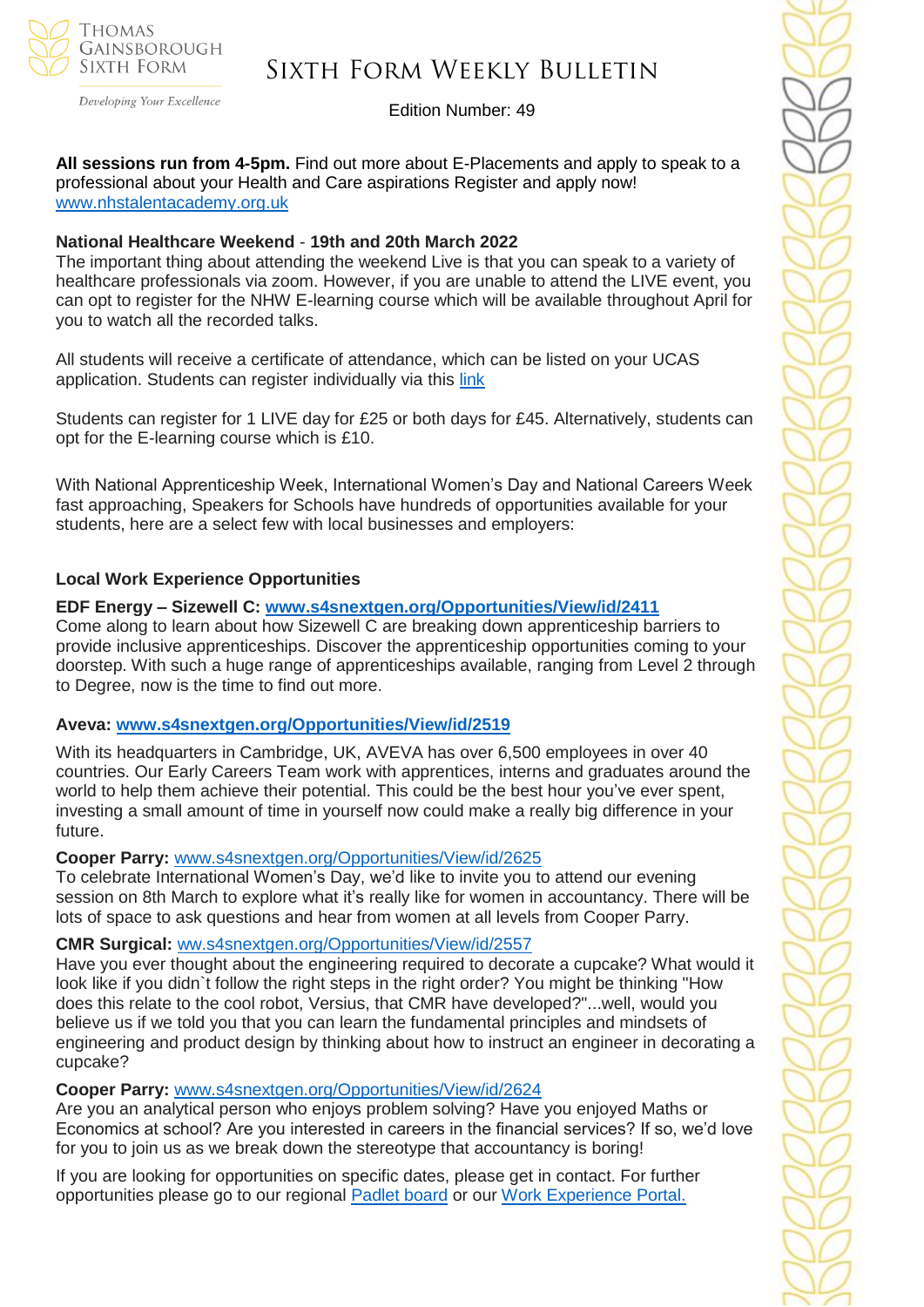

Developing Your Excellence

Edition Number: 49

#### **Women's Engineering Society**

WES is delighted to invite students to attend our inaugural Apprentice Showcase on the morning of **Friday 11 February 2022**. If they join as individual attendees, our online platform Hubilo allows them to visit lounges to discuss what they've heard and speak with the Showcase apprentices and programme managers 1:1.

Whilst the event is aimed at encouraging more girls into the engineering profession, the content is suitable for a mixed audience. Secure your place for the event [Click the link here](https://edu3.sprintsend.co.uk/b2/link.php?M=564484&N=49&L=138&F=H)

#### **STEM – Nuffield Research Placements**

The NRP programme provides engaging, hands-on research projects, where Year 12 students can make a meaningful contribution towards the work of a host organisation through a well-supervised but independent research collaboration relating to an area of science, quantitative social science, computing, technology, engineering or maths.

Students can apply via the button below but please make sure you've checked the eligibility requirements on our main website [here](https://www.stem.org.uk/nuffield-research-placements) . The scheme costs the pupils nothing. Last year, there were more placements offered by employers than students who came forward. Pupils have a good chance if they apply. **The closing date for applications is the 14th of March.**

#### **Speakers for Schools Virtual Work Experience Programme**

Speakers for Schools has thousands of opportunities available to discover which apprenticeship might be right for them. A few examples of the amazing employers and opportunities on offer:

- **United Utilities** How to kick start your career with a United Utilities [Apprenticeship](https://www.s4snextgen.org/Opportunities/View/id/2416)
- **Willmott Dixon** Future Leaders and Careers in the [Construction](https://www.s4snextgen.org/Opportunities/View/id/2536) Sector:
- **British Army-**Do you play an instrument and are [passionate](http://www.s4snextgen.org/Opportunities/View/id/2513) about all things musical? Then this insight [session](http://www.s4snextgen.org/Opportunities/View/id/2513) is for you
- **British Army-Have you ever [wondered](https://www.s4snextgen.org/Opportunities/View/id/2514) what it takes to become a part of the Army** Medical [Services?](https://www.s4snextgen.org/Opportunities/View/id/2514) Then this insight session is for you
- Amey- Can you design and build a [sustainable](http://www.s4snextgen.org/Opportunities/View/id/2189) railway?
- **Morgan Sindall Group National [Apprenticeship](http://www.s4snextgen.org/Opportunities/View/id/2506) Week Series -** University vs [Apprenticeships:](http://www.s4snextgen.org/Opportunities/View/id/2506) Question Time

Please sign up to speakers for schools virtual work [experience](https://www.speakersforschools.org/experience-2/) free of charge to apply for any of the above opportunities.

### **Spring Half term opportunity for young filmmakers**

Designed for young people with demonstrable film making interest or experience, the course consists of a combination of workshops, practical skills development, watching film and meeting industry professionals. After an action-packed week, the cast and crew, friends and family are invited to enjoy a premiere of the film we will make together. Participants can gain their Bronze Arts Award. The academy will be delivered in person at University of Suffolk.

# **Dates: Spring Half Term. 19th to 25th February 2022. Course hours: 10am to 5pm. Applications close: Midnight 4th February 2022. Cost: £25**.

Cost ought not be a barrier. Bursaries and financial assistance are available. Please contact us for information. For more information and to complete our simple application process please visit: [www.creative-nation.co.uk/filmacademy/](file://///tgs-sr-data/Staff%20Shared/Sixth%20Form/Admin/Weekly%20Bulletin/www.creative-nation.co.uk/filmacademy/)

More information about BFI Film Academy here: [www.bfi.org.uk/filmacademy](http://www.bfi.org.uk/filmacademy)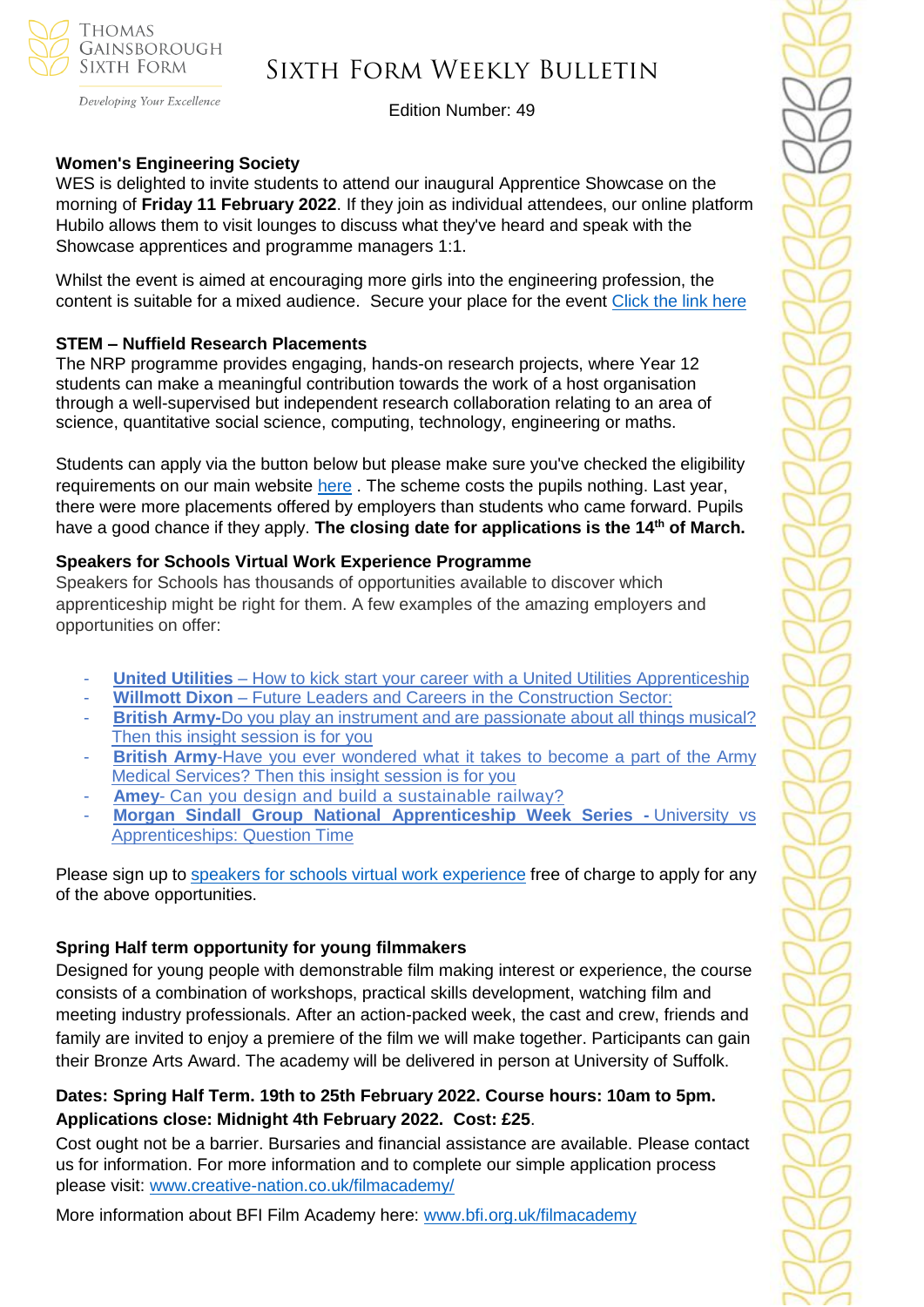

Developing Your Excellence

Edition Number: 49

# **Success Beyond School**

These are free-of-charge, live online seminars featuring career experts, designed to help parents amplify their children's career potential.

We have 5 fantastic seminars this term, including topics such as 'how to help your child choose their career' and 'how to inspire young women to become entrepreneurs.' These events are for parents of students aged 12-18 and are free to attend. [Click link here](https://investin.org/pages/parent-events?mc_cid=9c80b43ed8&mc_eid=1348b989f1)

#### **The Big Bang Fair is BACK!**

The UK's biggest celebration of STEM for young people is returning next summer **Weds 22 –24 June 2022, NEC Birmingham** We cannot wait to get the chance to wow, inspire and surprise young people, helping them discover all the exciting possibilities in STEM. Over the 3 days, visitors will hear first-hand from exciting scientists and engineers and connect with inspiring career role models. For more information follow this [link](https://www.thebigbang.org.uk/)

### **Siemens Mobility Engineering Insight Event**

On **Tuesday 8th February from 5:00pm - 6:00pm** we're hosting a virtual Siemens inclusive-to-all Engineering event as they give us an insight into their \$50 billion turnover operation with a focus on their mobility arm of the business.

Find out more about the way Siemens is continuously transforming the way we travel, through intelligent road infrastructure and traffic solutions in and between cities. We'll also gain an insight to their high-speed train systems, traffic management, simulation, tunnel management, digital services driven by AI, shared autonomous driving and much more.

Come and hear about the wide range of opportunities within Siemens Mobility and see if a career at Siemens could be for you in the future. [Click here to join in!](https://www.surveymonkey.co.uk/r/Siemens-Engineering)

### **Yr12 students interested in STEM subjects**

Insight into University residential courses run over 4 or 5 days where students get a taster of university life and an insight into a specific STEM subject. In summer 2022 these will include

- Ø Maths at Lancaster University
- Ø Materials Science at University of Cambridge
- Ø Mechanical Engineering at UCL
- Ø Robotics & Autonomous Systems at University of Liverpool
- Ø Broad-based Engineering at University of Sheffield

Students will get the opportunity to experience university style lectures and work on activities and group projects with the support of academics and student mentors. Students will stay in halls of residence and will take part in social activities in the evenings.

For dates, cost, requirements, content of each course and the application form, please visit <https://www.etrust.org.uk/residential-insight-into-university>

If you are not quite sure what subject you'd like to study at university and would like to **experience a variety of subjects and universities** this summer, our **virtual Insight into University course** would guarantee this experience - for more information and to apply for the virtual Insight into University course, please visit our

website <https://www.etrust.org.uk/insight-into-university> and click [here](https://dd233f6a-c442-4437-a8e1-9e42987b6020.filesusr.com/ugd/4517c8_fcb7add322ae4a1eab2156347e1f2442.pdf) for the virtual Insight into University flyer.

### **InvestIN Spring Term Career Opportunities**

Available in 20+ industries: In-person at UCL or live online

You can now register for our spring term career opportunities, which are available in 20+ cutting-edge industries. You will learn directly from some of the UK's best professionals -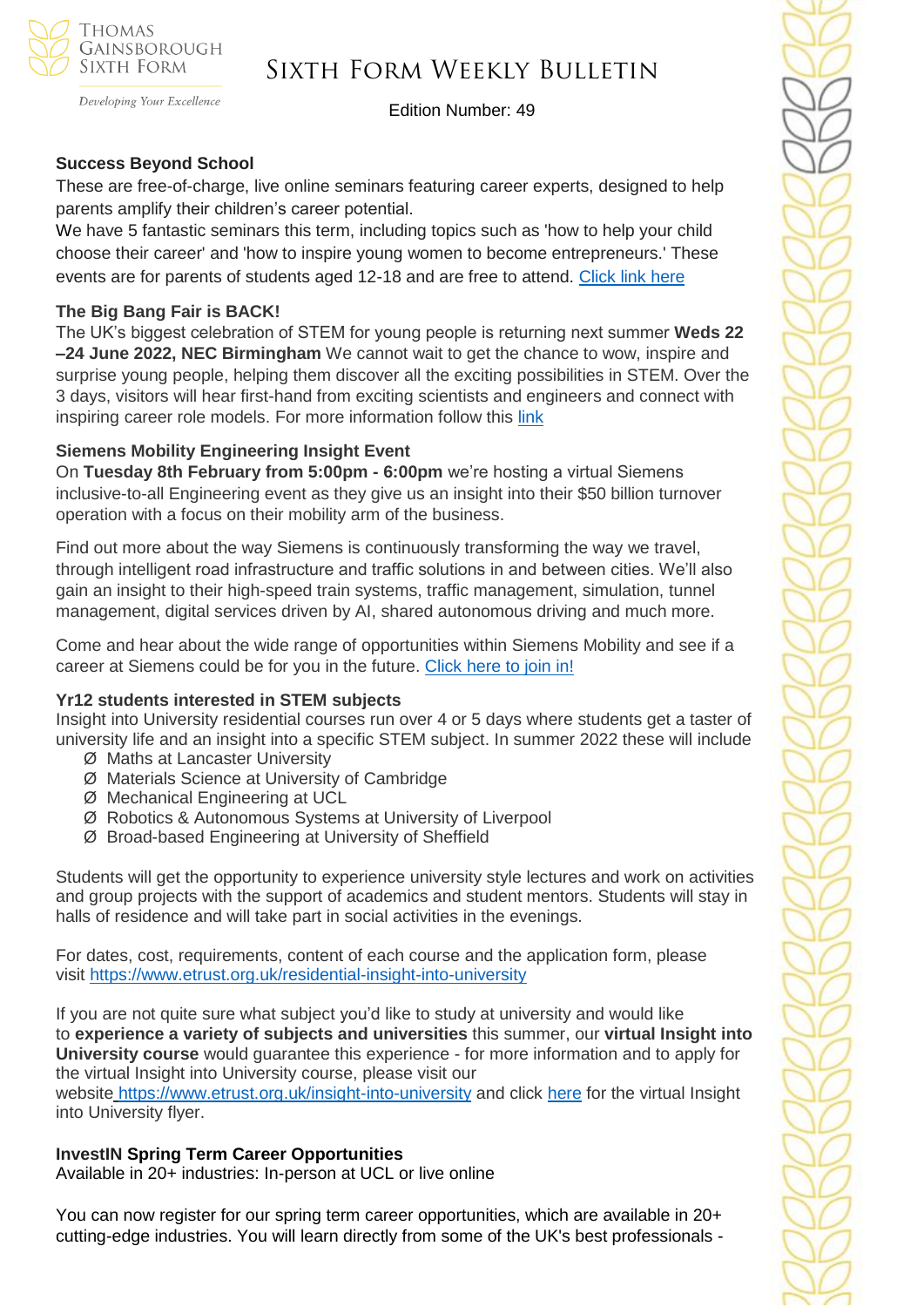

Developing Your Excellence

# Edition Number: 49

doctors, forensic scientists, architects, MPs, filmmakers, engineers and more - through a series of live, interactive simulations which provide tailor-made, professional experience. You can choose to attend either at UCL or live online from the comfort of your own home.

# VIEW ALL: AGES 15-18 [Click here](https://investin.org/pages/spring-term-career-programmes-15-18?utm_source=UK+SCHOOLS+MASTER&utm_campaign=3b31a67736-bankersschoolmar_COPY_01&utm_medium=email&utm_term=0_bfccb03bbd-3b31a67736-137697031&mc_cid=3b31a67736&mc_eid=894e4199ae)

# **National Apprenticeship Week – 7-13 February**

# **Careers in Law 7th February, 5pm - 7pm**

Never have we been able to bring together so many prestigious law institutions together under one roof. We'll be joined by top industry professionals from 2 Magic Circle firms in Clifford Chance and Linklaters as well as Browne Jacobson, Charles Russell Speechlys, Pinsent Masons and Freeths as they share what it's like working at some of the most distinguished law firms in the country.

Registration Link: <https://www.surveymonkey.co.uk/r/Careers-in-Law>

# **Careers in Technology 7th February, 5pm - 7pm**

We have another fantastic line up for our Technology evening with a total of 8 industry giants coming to speak to us with predominately apprentices leading the sessions. We have Capgemini, IBM, WWT, VMware, Vodafone, Experian, Goldman Sachs, and Virgin Media coming to tell us all about life at a worldwide tech company.

Registration Link: <https://www.surveymonkey.co.uk/r/TechTheFuture-Event>

# **Careers in Banking and Finance 7th February, 5pm - 6:30pm**

Our third and final event is our insight into Banking & Financial Services with Goldman Sachs, Fidelity International, HSBC, and Marsh McLennan presenting to us. Again, we're so proud to be able to bring together such a star-studded line up of organisations for you.

Registration Link: <https://www.surveymonkey.co.uk/r/Banking-Finance>

### **Software Engineering Apprentices (MI5)**

**London or Greater Manchester area / £22,889 to £24,385** 

### **Problem Solver? Logical Thinker? We might be the right solution for you.**

We are MI5. And we gather intelligence from within the UK. Our work helps to protect the UK from a range of serious threats – everything from terrorism to organised crime, cyber-threats to espionage. Technology sits at the heart of everything we do. It enables us to disrupt serious threats to national security. And this is your chance to be a part of that work.

### [Click here if you want to apply!](https://recruitmentservices.applicationtrack.com/vx/lang-en-GB/mobile-0/appcentre-1/brand-5/user-2637141/candidate/so/pm/1/pl/4/opp/2447?adhoc_referrer=544309827)

From busy admin to technical training roles (current opportunities include Software and Infrastructure Engineering apprenticeships) explore the exciting world that awaits in MI5

[https://www.mi5.gov.uk/careers/opportunities/school-leavers](https://emea01.safelinks.protection.outlook.com/?url=https%3A%2F%2Fwww.mi5.gov.uk%2Fcareers%2Fopportunities%2Fschool-leavers&data=04%7C01%7C%7Cc66eba9eb3f947cbd59408d9e0d9f0c2%7C84df9e7fe9f640afb435aaaaaaaaaaaa%7C1%7C0%7C637788048944962071%7CUnknown%7CTWFpbGZsb3d8eyJWIjoiMC4wLjAwMDAiLCJQIjoiV2luMzIiLCJBTiI6Ik1haWwiLCJXVCI6Mn0%3D%7C3000&sdata=RuQR14%2FCgrNgq9sikvv3JTr7AkvZ1KyExNIWpWf5yic%3D&reserved=0)

### **Morgan Sindall Apprenticeship week**

Morgan Sindall is offering 5 sessions during Apprenticeship week on an insight into the construction sector and an apprenticeship pathway with them. Sessions include: Introduction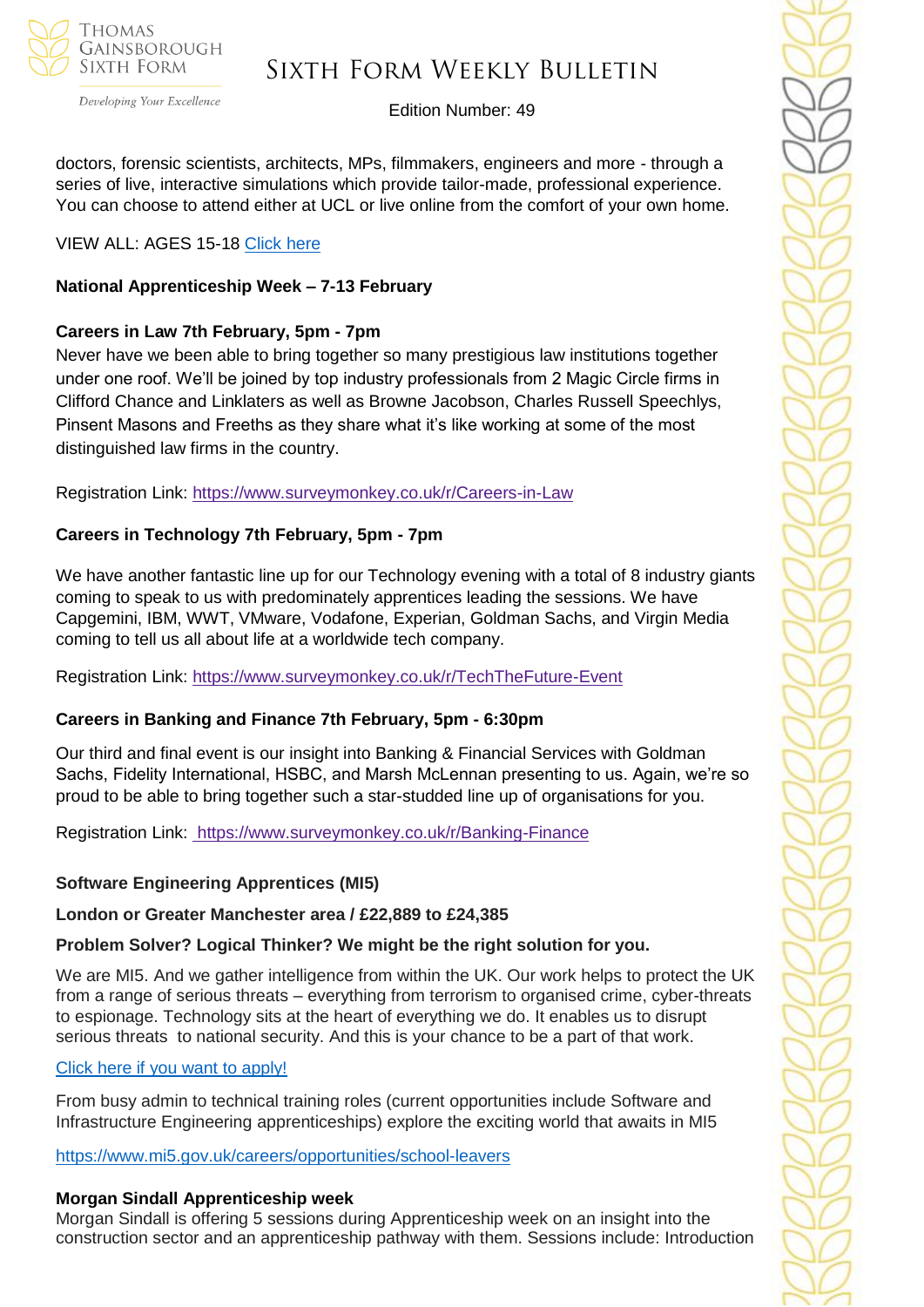

Developing Your Excellence

#### Edition Number: 49

to Construction, Meet the Trade Apprentices, Meet the Technical Apprentices, What you need to know and University v Apprentices. [If interested click the link here](file:///C:/Users/alexandranevill/Downloads/2022%20-%20MS%20Apprenticeship%20Week%20Flyer.pdf)

### **Anglian Water Level 3 Operational Apprenticeships, Suffolk/Essex**

#### Salary: £12,594-£13,905 per annum

#### Start dates: August & September 2022

Anglian Water... we're much more than water and poo! We have over 5,000 employees and provide water and water recycling services to over 6 million customers across the East of England. We are looking for the next generation of people who are ready to kickstart their career and fulfil their potential through a Level 3 Apprenticeship. This is your chance to gain valuable work experience, achieve a fantastic qualification, all whilst getting paid for it!

#### **[See what life is like as an apprentice at Anglian](https://youtu.be/ocHab1ZNOjA) Water here**

We're looking for technicians, engineers, electricians, and lots more. If you're interested in a practical/hands on career that involves using Science, Technology, Engineering and Maths daily, we'd love to hear from you. To find out what these opportunities involve visit <https://anglianwatercareers.co.uk/early-careers/apprentices/>

#### **Amazing Apprenticeships**

Explore 220+ Higher and Degree apprenticeship vacancies in the November edition of the Higher & Degree listing 2021/22.

**Download** the Higher & Degree listing now or **find out more** about the listing, who it is for and how to best use it in our FAQs below. [DOWNLOAD NOW](https://amazingapprenticeships.com/resource/higher-and-degree-listing/)

**Colchester Institute** - Apprenticeship Vacancies

**West Suffolk College -** [Apprenticeship vacancies](https://www.wsc.ac.uk/find-a-course/apprenticeships)

**Apprenticeships New Anglia - [Apprenticeship vacancies](https://www.apprenticeshipsnewanglia.co.uk/)**

**Government Official Search** - [Apprenticeship Vacancies](https://www.gov.uk/apply-apprenticeship)

#### **Yojo is back!**

Yojo is an apprenticeships app, created to link young people in Suffolk with vacancies, advice and organisational partners. The app includes:

- Live vacancies
- CV builder
- **Interview practice quiz**
- Personalised recommendations of career paths based on interests

**Find out more at:** [Yojo App | Made by young people, for young people](https://emea01.safelinks.protection.outlook.com/?url=https%3A%2F%2Fyojoapp.co.uk%2F&data=04%7C01%7C%7C4c6c44ecc3fb4f20ff7908d9db3b3618%7C84df9e7fe9f640afb435aaaaaaaaaaaa%7C1%7C0%7C637781869767483855%7CUnknown%7CTWFpbGZsb3d8eyJWIjoiMC4wLjAwMDAiLCJQIjoiV2luMzIiLCJBTiI6Ik1haWwiLCJXVCI6Mn0%3D%7C3000&sdata=9WtYUB305aPkl6q46VQFnWxhGcaNixIyQ7zb9qHytQc%3D&reserved=0)

# University News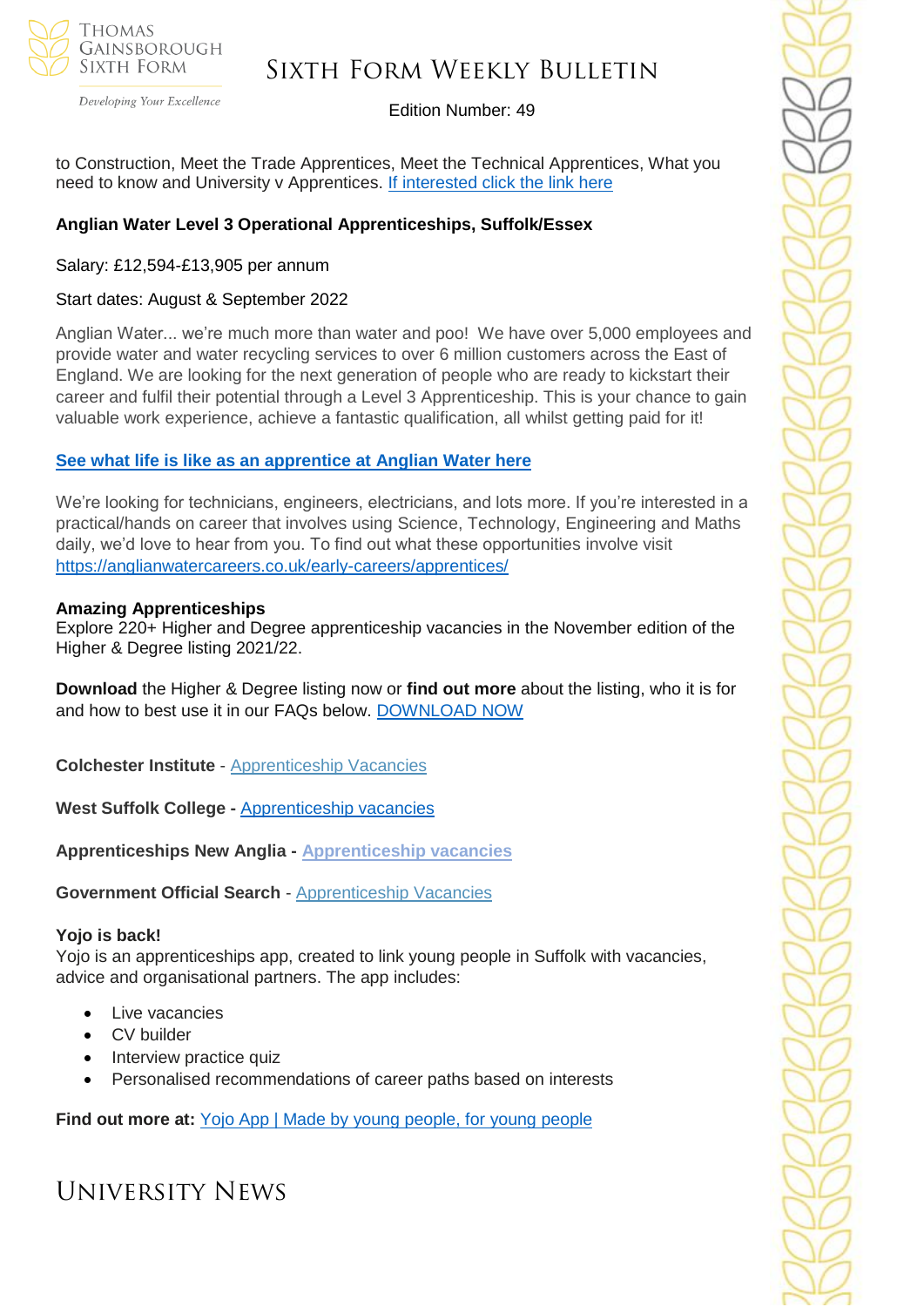

Developing Your Excellence

Edition Number: 49

#### **Not sure what to study at university?**

If you are not sure what subject you'd like to study at university and would like to **experience a variety of subjects and universities** this summer, our **virtual Insight into University course** would guarantee this experience - for more information and to apply for the virtual Insight into University course, please visit our website [https://www.etrust.org.uk/insight-into](https://www.etrust.org.uk/insight-into-university)[university](https://www.etrust.org.uk/insight-into-university) and click [here](https://dd233f6a-c442-4437-a8e1-9e42987b6020.filesusr.com/ugd/4517c8_fcb7add322ae4a1eab2156347e1f2442.pdf) for the virtual Insight into University flyer.

#### **Applications to the London Interdisciplinary School [\(LIS\)](https://emea01.safelinks.protection.outlook.com/?url=https%3A%2F%2Fschools.tecl.co.uk%2Feducationcompany5lz%2Flz.aspx%3Fp1%3DMuzDU3NjA0MjA1Uzk0NzE6NkYwQjdEMTg3QzdEMTdCODZFRjcxMENBNDUyNEYwN0M%253d-%26CC%3D%26w%3D5511&data=04%7C01%7C%7C39fcd5037de64b1f134108d9db3b46e6%7C84df9e7fe9f640afb435aaaaaaaaaaaa%7C1%7C0%7C637781869903019097%7CUnknown%7CTWFpbGZsb3d8eyJWIjoiMC4wLjAwMDAiLCJQIjoiV2luMzIiLCJBTiI6Ik1haWwiLCJXVCI6Mn0%3D%7C3000&sdata=pgQvu53gpi%2Fe%2F8%2BCNPs9L2gikEtVgERhZ9O0%2FbkIqeQ%3D&reserved=0) are still open!** Do you:

- Have a passion for the humanities and the sciences?
- Are still undecided about their university course?

Want a course that prepares them with skills for a changing world of work?

We are not on UCAS, which means applications are direct on the [LIS website](https://emea01.safelinks.protection.outlook.com/?url=https%3A%2F%2Fschools.tecl.co.uk%2Feducationcompany5lz%2Flz.aspx%3Fp1%3DMuzDU3NjA0MjA1Uzk0NzE6NkYwQjdEMTg3QzdEMTdCODZFRjcxMENBNDUyNEYwN0M%253d-%26CC%3D%26w%3D8515&data=04%7C01%7C%7C39fcd5037de64b1f134108d9db3b46e6%7C84df9e7fe9f640afb435aaaaaaaaaaaa%7C1%7C0%7C637781869903019097%7CUnknown%7CTWFpbGZsb3d8eyJWIjoiMC4wLjAwMDAiLCJQIjoiV2luMzIiLCJBTiI6Ik1haWwiLCJXVCI6Mn0%3D%7C3000&sdata=8Hlbt%2BgSl0U8BdHh3CK1iY0dZPD2WXrFZ8gatSx1i2Q%3D&reserved=0) and can be another option on top of their UCAS choices. Applicants do not need to submit a personal statement. Instead, we invite all applicants to a Selection Day, regardless of their grade profile. We want to get to know who your students are and their potential to achieve at Higher Education by meeting them!

### **Our final application deadline in 2022 – Friday 8th April**

#### **Access Creative College, Norwich Virtual Open Day - February 5th 1pm**

It's not too late to apply for our Foundation Degree courses this year in Audio and Music [Technology](https://emea01.safelinks.protection.outlook.com/?url=http%3A%2F%2Fec2-54-189-84-127.us-west-2.compute.amazonaws.com%2Fx%2Fd%3Fc%3D18985790%26l%3D6ab91472-e9bc-41cd-88f2-28af5e2a776e%26r%3D4b9ff939-6e40-4a0f-bfc4-879ac4fca0a0&data=04%7C01%7C%7C3b5386d078204df1253408d9e4bd227b%7C84df9e7fe9f640afb435aaaaaaaaaaaa%7C1%7C0%7C637792323252233708%7CUnknown%7CTWFpbGZsb3d8eyJWIjoiMC4wLjAwMDAiLCJQIjoiV2luMzIiLCJBTiI6Ik1haWwiLCJXVCI6Mn0%3D%7C3000&sdata=BwrVC1Aug6rRz9FM6O6JC1jLkLtokcsG%2F4ly%2BJO1FpE%3D&reserved=0) or [Music Performance.](https://emea01.safelinks.protection.outlook.com/?url=http%3A%2F%2Fec2-54-189-84-127.us-west-2.compute.amazonaws.com%2Fx%2Fd%3Fc%3D18985790%26l%3D0f583503-2045-423a-a1ec-dc37ebb7724b%26r%3D4b9ff939-6e40-4a0f-bfc4-879ac4fca0a0&data=04%7C01%7C%7C3b5386d078204df1253408d9e4bd227b%7C84df9e7fe9f640afb435aaaaaaaaaaaa%7C1%7C0%7C637792323252233708%7CUnknown%7CTWFpbGZsb3d8eyJWIjoiMC4wLjAwMDAiLCJQIjoiV2luMzIiLCJBTiI6Ik1haWwiLCJXVCI6Mn0%3D%7C3000&sdata=fTUyXWZi%2BQZgFQ8biX1yLx4OCdMlzR7%2FAvm9Lserv7E%3D&reserved=0) This will also be a great opportunity to find out more about what we do if you are thinking about studying with us next year. [Register your place here!](https://emea01.safelinks.protection.outlook.com/?url=http%3A%2F%2Fec2-54-189-84-127.us-west-2.compute.amazonaws.com%2Fx%2Fd%3Fc%3D18985790%26l%3D5fef93a5-22e7-4cbb-9400-54c1142fa4a0%26r%3D4b9ff939-6e40-4a0f-bfc4-879ac4fca0a0&data=04%7C01%7C%7C3b5386d078204df1253408d9e4bd227b%7C84df9e7fe9f640afb435aaaaaaaaaaaa%7C1%7C0%7C637792323252233708%7CUnknown%7CTWFpbGZsb3d8eyJWIjoiMC4wLjAwMDAiLCJQIjoiV2luMzIiLCJBTiI6Ik1haWwiLCJXVCI6Mn0%3D%7C3000&sdata=qISvYw9cl6zMtesm%2FQEN56bO5acdnTGaVY3lIVv2pEo%3D&reserved=0) If you can't make it to the open day contact [shaun.banham@accesscreative.ac.uk](mailto:shaun.banham@accesscreative.ac.uk) to find out more.

#### **Introduction to University and Oxbridge Monday 7th Feb 2022, 6pm**

Join admissions staff and students for this introduction to university, student finances, and Oxbridge. This webinar consists of a presentation and live Q&A session. Whether or not you've thought of going to university, or considered Oxford or Cambridge before, all are welcome. **|** [Sign-up](https://us06web.zoom.us/webinar/register/WN_GScd0zPPRE2SGE3CM-yfyg) here

#### **Taster Lectures**

- **February 8 @ 11:15 - 12:15** insight4me Philosophy: Soul Mind Body with Nottingham & UEA (KS5) Find out [more](https://channeltalent.us10.list-manage.com/track/click?u=145837fa6843e0c349598322a&id=4d33873b41&e=155232616c) » **[UPDATED]**
- **February 9 @ 16:15 - 17:15** History: The Unexpected History of the Pink Pound Goldsmiths (KS5) [Find out more »](https://emea01.safelinks.protection.outlook.com/?url=https%3A%2F%2Fchanneltalent.us10.list-manage.com%2Ftrack%2Fclick%3Fu%3D145837fa6843e0c349598322a%26id%3D3541325d09%26e%3D155232616c&data=04%7C01%7C%7C2ed049cf4bb147edf31d08d9db396019%7C84df9e7fe9f640afb435aaaaaaaaaaaa%7C1%7C0%7C637781861748916522%7CUnknown%7CTWFpbGZsb3d8eyJWIjoiMC4wLjAwMDAiLCJQIjoiV2luMzIiLCJBTiI6Ik1haWwiLCJXVCI6Mn0%3D%7C3000&sdata=nkJl90uFuTLSZk9kXGM0bOdjxbfTz%2Bqc%2Bo54Gb8sYGs%3D&reserved=0)
- **February 10 @ 15:35 - 16:35** Computer Science: The Weirdness Of The Internet with UEA (KS5) [Find out more »](https://channeltalent.us10.list-manage.com/track/click?u=145837fa6843e0c349598322a&id=05b2091ad9&e=155232616c) [NEW
- **February 10 @ 12:45 - 13:45** insight4me Chemistry: Experimental Design with UEA & Sheffield (KS5) [Find out more »](https://emea01.safelinks.protection.outlook.com/?url=https%3A%2F%2Fchanneltalent.us10.list-manage.com%2Ftrack%2Fclick%3Fu%3D145837fa6843e0c349598322a%26id%3D7846c9e765%26e%3D155232616c&data=04%7C01%7C%7Cf2abda9b83fd43ed7a9b08d9e494a744%7C84df9e7fe9f640afb435aaaaaaaaaaaa%7C1%7C0%7C637792149379064956%7CUnknown%7CTWFpbGZsb3d8eyJWIjoiMC4wLjAwMDAiLCJQIjoiV2luMzIiLCJBTiI6Ik1haWwiLCJXVCI6Mn0%3D%7C3000&sdata=YLvIVqqtHTPGn7qRdjnZCxYogFbbYMmRSi%2B6KxBFMxM%3D&reserved=0) **[UPDATED]**
- **February 28 @ 16:30 - 17:00** HE Guidance: Student Finance and Scholarships with UEA (KS5) Find out [more](https://channeltalent.us10.list-manage.com/track/click?u=145837fa6843e0c349598322a&id=8a66d43d48&e=155232616c) » **[NEW]**
- **March 3 @ 15:35 - 16:20** HE Guidance: Study Abroad as Part of Your Degree with UEA (KS5) Find out [more](https://channeltalent.us10.list-manage.com/track/click?u=145837fa6843e0c349598322a&id=e5493d6bde&e=155232616c) » **[UPDATED]**
- **March 8 @ 16:30 - 17:00** HE Guidance: Applying to HE & Making the Most of Sixth Form or College with UEA (KS5) Find out [more](https://channeltalent.us10.list-manage.com/track/click?u=145837fa6843e0c349598322a&id=422871e59f&e=155232616c) » **[NEW]**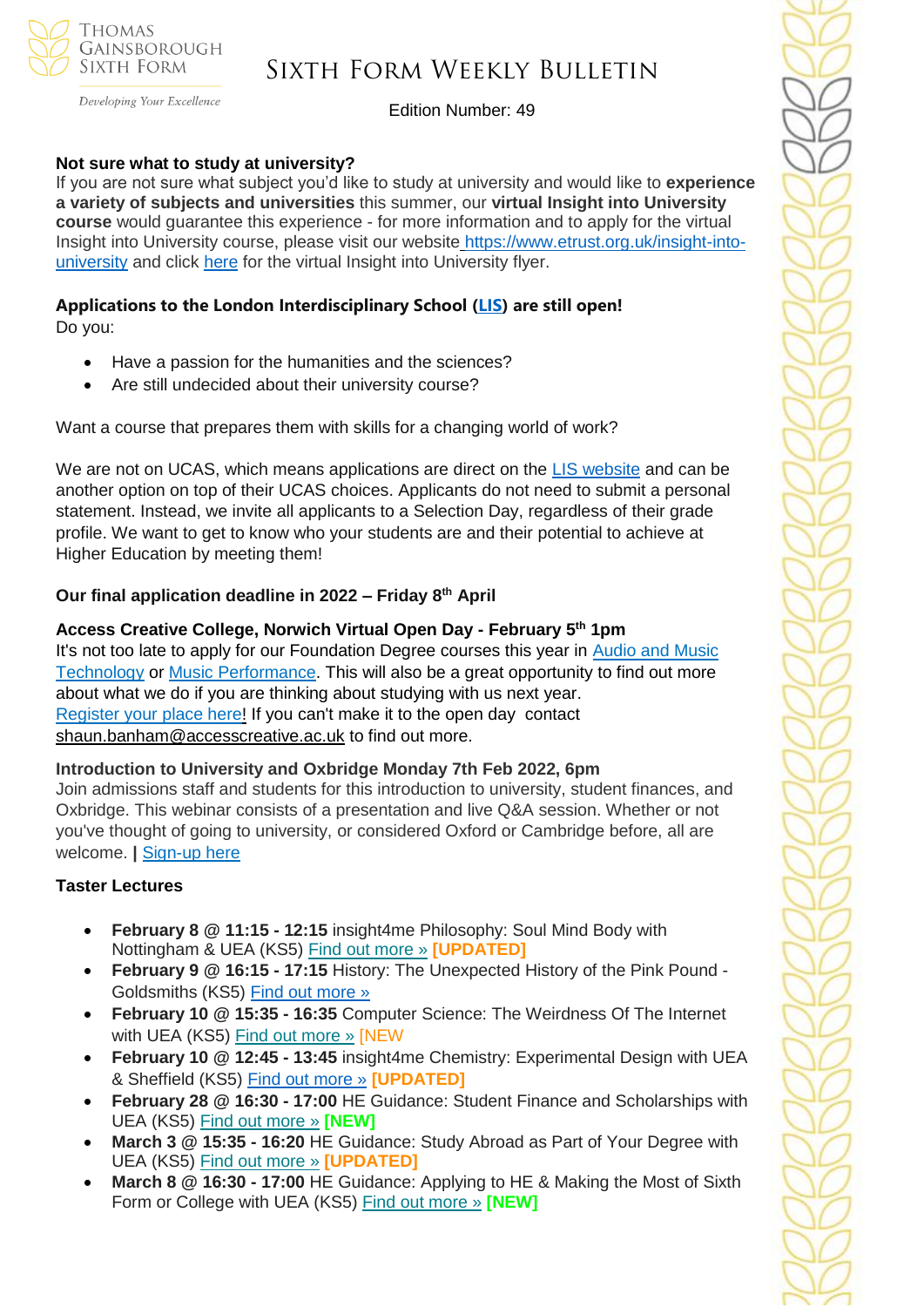

Developing Your Excellence

#### Edition Number: 49

• **March 15 @ 12:50 - 13:35** HE Guidance: Getting Motivated & Dealing with Anxiety - UEA & Buzz Consulting (KS5) Find out [more](https://channeltalent.us10.list-manage.com/track/click?u=145837fa6843e0c349598322a&id=63dd3662e5&e=155232616c) » **[NEW]**

#### **UEA Webinars**

- [03 March: Study abroad](https://emea01.safelinks.protection.outlook.com/?url=https%3A%2F%2Fwww.channeltalent.co.uk%2Fevent%2Fhe-guidance-study-abroad-as-part-of-your-degree-with-annie-kay-current-students-from-university-of-east-anglia%2F&data=04%7C01%7C%7C83f95f83e5d24573615008d9e4bd2998%7C84df9e7fe9f640afb435aaaaaaaaaaaa%7C1%7C0%7C637792323367442316%7CUnknown%7CTWFpbGZsb3d8eyJWIjoiMC4wLjAwMDAiLCJQIjoiV2luMzIiLCJBTiI6Ik1haWwiLCJXVCI6Mn0%3D%7C3000&sdata=B77gR9qKdDtIVbWlJ6uHlOw6S%2BuHrZ2Bh%2F7zWOC3IWk%3D&reserved=0) Hear more about how you can incorporate studying in another country as part of your degree. We'll be joined by a UEA student who is currently studying in Mexico!
- $15$  March: Getting motivated and dealing with anxiety  $-$  Are you anxious about facing exams? Or struggling to get motivated? In this session, we'll share some practical tips and useful tools you can use to help cope with these issues.

#### **Speakers for Schools Broadcasts**

#### **Alessandra Bellini, Chief Customer Officer, Tesco & President, Advertising Association** - **Friday 11th February 10-10:45am**

Ever wonder what a Chief Customer Officer does day to day? How do you maintain a brand's image, globally? How do you take on the challenge of working in a large organisation? Don't miss this opportunity to hear from Tesco's Chief Customer Officer.

Click [here](https://emea01.safelinks.protection.outlook.com/?url=https%3A%2F%2Fforms.office.com%2Fr%2F0wrKfTgmKn&data=04%7C01%7C%7Ccc49b0041dfb426e905a08d9e6480081%7C84df9e7fe9f640afb435aaaaaaaaaaaa%7C1%7C0%7C637794019213869437%7CUnknown%7CTWFpbGZsb3d8eyJWIjoiMC4wLjAwMDAiLCJQIjoiV2luMzIiLCJBTiI6Ik1haWwiLCJXVCI6Mn0%3D%7C3000&sdata=OaouJiIRjKn86quE7eUppE4gZpicotwPYWv52WYAO28%3D&reserved=0) to register

**In collaboration with Penguin Talks: Lewis Gordon, Philosopher and Author** - **Thursday 24th February 2-3pm** More details to be announced. Click [here](https://emea01.safelinks.protection.outlook.com/?url=https%3A%2F%2Fforms.office.com%2Fr%2FyA4RN8tidB&data=04%7C01%7C%7Ccc49b0041dfb426e905a08d9e6480081%7C84df9e7fe9f640afb435aaaaaaaaaaaa%7C1%7C0%7C637794019213869437%7CUnknown%7CTWFpbGZsb3d8eyJWIjoiMC4wLjAwMDAiLCJQIjoiV2luMzIiLCJBTiI6Ik1haWwiLCJXVCI6Mn0%3D%7C3000&sdata=ZmGcIgzaGT4gaPRzICQjAhApfkIw31M1jyBS10n6e3U%3D&reserved=0) to register

**Mathew Dunn, CFO, ASOS - Monday 28th February 2-2:45pm**  More details to be announced. Click [here](https://emea01.safelinks.protection.outlook.com/?url=https%3A%2F%2Fforms.office.com%2Fr%2Fd2pv3zEf6W&data=04%7C01%7C%7Ccc49b0041dfb426e905a08d9e6480081%7C84df9e7fe9f640afb435aaaaaaaaaaaa%7C1%7C0%7C637794019213869437%7CUnknown%7CTWFpbGZsb3d8eyJWIjoiMC4wLjAwMDAiLCJQIjoiV2luMzIiLCJBTiI6Ik1haWwiLCJXVCI6Mn0%3D%7C3000&sdata=LGgtQbyQziLicrIdBxeR0vb%2FZlyVCkXnsR1o2vi3x0o%3D&reserved=0) to register

**Jasmine Whitbread, Chair, Travis Perkins** - **Wednesday 2nd March 2-2:45pm** More details to be announced. Click [here](https://emea01.safelinks.protection.outlook.com/?url=https%3A%2F%2Fforms.office.com%2Fr%2F7QNFvvdea7&data=04%7C01%7C%7Ccc49b0041dfb426e905a08d9e6480081%7C84df9e7fe9f640afb435aaaaaaaaaaaa%7C1%7C0%7C637794019213869437%7CUnknown%7CTWFpbGZsb3d8eyJWIjoiMC4wLjAwMDAiLCJQIjoiV2luMzIiLCJBTiI6Ik1haWwiLCJXVCI6Mn0%3D%7C3000&sdata=kQgsvsTg9i%2FjOVkQ4Bg0zvAgtkx0w44q54WyOxyvfmc%3D&reserved=0) to register

#### **International Women's Day Broadcast: CeCe Sammy, Vocal Coach & TV Presenter** - **Tuesday 8 th March 10-10:45am**

We are looking forward to hosting another broadcast with CeCe Sammy, this time for International Women's Day. CeCe will be speaking about what International Women's Day means to her, how to develop your confidence and the women who inspire her. Click [here](https://emea01.safelinks.protection.outlook.com/?url=https%3A%2F%2Fforms.office.com%2Fr%2FYqfFapgCyZ&data=04%7C01%7C%7Ccc49b0041dfb426e905a08d9e6480081%7C84df9e7fe9f640afb435aaaaaaaaaaaa%7C1%7C0%7C637794019213869437%7CUnknown%7CTWFpbGZsb3d8eyJWIjoiMC4wLjAwMDAiLCJQIjoiV2luMzIiLCJBTiI6Ik1haWwiLCJXVCI6Mn0%3D%7C3000&sdata=sTyERrJthQBQB6Tg778klpM65TbUA7peM%2BXVXa9SaS4%3D&reserved=0) to register

# **International Women's Day Broadcast: Ella d'Amato, Managing Director, Investment and CMO, True & Former Chief Commercial & Marketing Officer, Not on the High Street - Tuesday 8th March 2-2:45pm**

More details to be announced. Click [here](https://emea01.safelinks.protection.outlook.com/?url=https%3A%2F%2Fforms.office.com%2Fr%2FWf5D1mXAh8&data=04%7C01%7C%7Ccc49b0041dfb426e905a08d9e6480081%7C84df9e7fe9f640afb435aaaaaaaaaaaa%7C1%7C0%7C637794019213869437%7CUnknown%7CTWFpbGZsb3d8eyJWIjoiMC4wLjAwMDAiLCJQIjoiV2luMzIiLCJBTiI6Ik1haWwiLCJXVCI6Mn0%3D%7C3000&sdata=g6nyzerKjTx6S1vKK%2BOYPU5Gu24c1YBGy5uCjJTmx1o%3D&reserved=0) to register

### **National Careers Week Broadcast: Hospitality with Joanna Kurowska, Managing Director for UK and Ireland, InterContinental Hotels Group - Wednesday 9th March 10- 10:45am**

Are you interested in working in the hospitality industry? Perhaps you already have experience of working in hospitality and want to learn more about where it could take you in the future? Join us for a broadcast with Joanna Kurowska, who started out working in hotels and has worked her way up to be Managing Director for UK and Ireland, at global organisation IHG Hotels & Resorts. Joanna is excited to share her industry insights with you and answer your questions! Click [here](https://emea01.safelinks.protection.outlook.com/?url=https%3A%2F%2Fforms.office.com%2Fr%2FUxa2KMdLGk&data=04%7C01%7C%7Ccc49b0041dfb426e905a08d9e6480081%7C84df9e7fe9f640afb435aaaaaaaaaaaa%7C1%7C0%7C637794019213869437%7CUnknown%7CTWFpbGZsb3d8eyJWIjoiMC4wLjAwMDAiLCJQIjoiV2luMzIiLCJBTiI6Ik1haWwiLCJXVCI6Mn0%3D%7C3000&sdata=c0%2B5DzhV2sDxGWnF4ymrLQzmC8Z6QzIFP53blrnrWmc%3D&reserved=0) to register

**National Careers Week Broadcast: Entrepreneurship and Growth Mindset with Oliver Duffy-Lee, Founder, Launch Pad Academy** - **Wednesday 9th March 2-2:45pm**